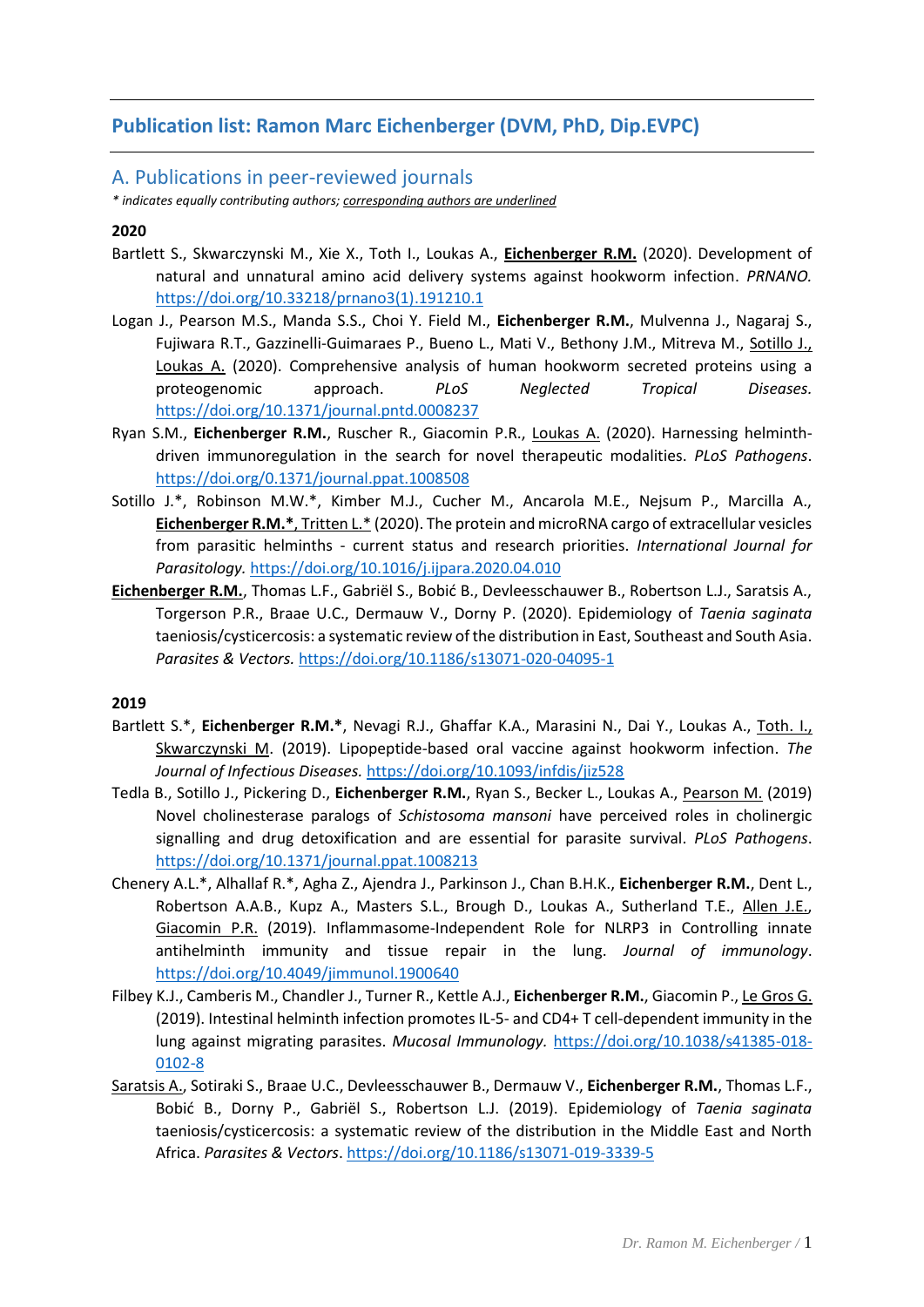- Deplazes P., **Eichenberger R.M.**, Grimm F. (2019). Wildlife-transmitted *Taenia* and *Versteria* cysticercosis and coenurosis in humans and other primates. *International Journal for Parasitology: Parasites & Wildlife*. <https://doi.org/10.1016/j.ijppaw.2019.03.013>
- Wangchuk P., Constantinoiu C., **Eichenberger R.M.,** Field M., Loukas A. (2019). Characterization of tapeworm metabolites using mass spectrometry reveals bioactive small molecules. *Molecules*. <https://doi.org/10.3390/molecules24081480>
- Wangchuk P., Kouremenos K., **Eichenberger R.M.,** Pearson M., Susianto A., Wishart D.S., McConville M.J., Loukas A. Metabolomic profiling of the excretory-secretory products of hookworm and whipworm. *Metabolomics*. <https://doi.org/10.1007/s11306-019-1561-y>
- Hendrickx E., Thomas L.F., Dorny P., Bobić B., Braae U.C., Devleesschauwer B., **Eichenberger R.M**., Gabriël S., Saratsis A., Torgerson P.R., Robertson L.J., Dermauw V. (2019). Epidemiology of *Taenia saginata* taeniosis/cysticercosis: a systematic review of the distribution in West and Central Africa. *Parasites & Vectors*[. https://doi.org/10.1186/s13071-019-3584-7](https://doi.org/10.1186/s13071-019-3584-7)

### **2018**

- **Eichenberger R.M.**, Ryan S., Jones L., Buitrago G., Polster R., Montes de Oca M., Zuvelek J., Giacomin P.R., Dent L.A., Engwerda C.R., Field M.A., Sotillo J., Loukas A. (2018). Hookworm secreted extracellular vesicles interact with host cells and prevent inducible colitis in mice. *Frontiers in Immunology.* <https://doi.org/10.3389/fimmu.2018.00850>
- **Eichenberger R.M.**, Sotillo J., Loukas A. (2018). Immunobiology of parasitic worm extracellular vesicles. *Immunology and Cell Biology.* <https://doi.org/10.1111/imcb.12171>
- **Eichenberger R.M**.\*, Talukder H.\*, Field M., Wangchuk P., Giacomin P., Loukas A., Sotillo J. (2018). Genomic and proteomic content of small secreted extracellular vesicles from parasitic whipworms specifically interact with host immune system. *Journal of Extracellular Vesicles.*  <https://doi.org/10.1080/20013078.2018.1428004>
- Weeks J.C., Suzuki B.M., Leasure C., Robinson K.J., Roberts W.M., H., Wangchuk P., **Eichenberger R.M.**, Saxton A.D., Bird T.D., Kraemer B.C., Loukas A., Hawdon J.M., Caffrey C.R., Liachko N.F. (2018). Sertraline, Paroxetine, and Chlorpromazine are rapidly acting anthelmintic drugs capable of clinical repurposing. *Scientific Reports.* <https://www.nature.com/articles/s41598-017-18457-w>
- Sundaraneedi M., **Eichenberger R.M.**, Al-Hallaf R., Yang D., Sotillo J., Rajan S., Wangchuk P., Giacomin P.R., Keene F.R., Loukas A., Collins J.G., Pearson M.S. (2018). Polypyridylruthenium(II) complexes exert *in vitro* and *in vivo* nematocidal activity and show significant inhibition of parasite acetylcholinesterases. *International Journal for Parasitology: Drugs and Drug Resistance*. <https://doi.org/10.1016/j.ijpddr.2017.11.005>
- Jansen F., Dorny P., Gabriël S., **Eichenberger R.M**., Berkvens D. (2018). Estimating prevalence and diagnostic test characteristics of bovine cysticercosis in Belgium in the absence of a "gold standard" reference test using a Bayesian approach. *Veterinary Parasitology.*  <https://doi.org/10.1016/j.vetpar.2017.07.009>
- Théry C.\*, Witwer, W.\*, Hill A.F. et al. (2018). Minimal information for studies of extracellular vesicles 2018 (MISEV2018): a position statement of the International Society for Extracellular Vesicles and update of the MISEV2014 guidelines. *Journal of Extracellular Vesicles*. <https://doi.org/10.1080/20013078.2018.1535750>
- Bobić B., Thomas L.F., Djaković O.D., Devleesschauwer B., Dermauw V., Dorny P., Braae U.C., Robertson L., Saratsis A., **Eichenberger R.**, Torgerson P.R. (2018). Epidemiology of *Taenia saginata* taeniosis/cysticercosis in the Russian Federation. *Parasites & Vectors*. <https://doi.org/10.1186/s13071-018-3236-3>

**2017**

**Eichenberger R.M**., Ramakrishnan C., Russo G., Deplazes P., Hehl A.B. (2017). Genome-wide analysis of gene expression and protein secretion of *Babesia canis* during virulent infection identifies